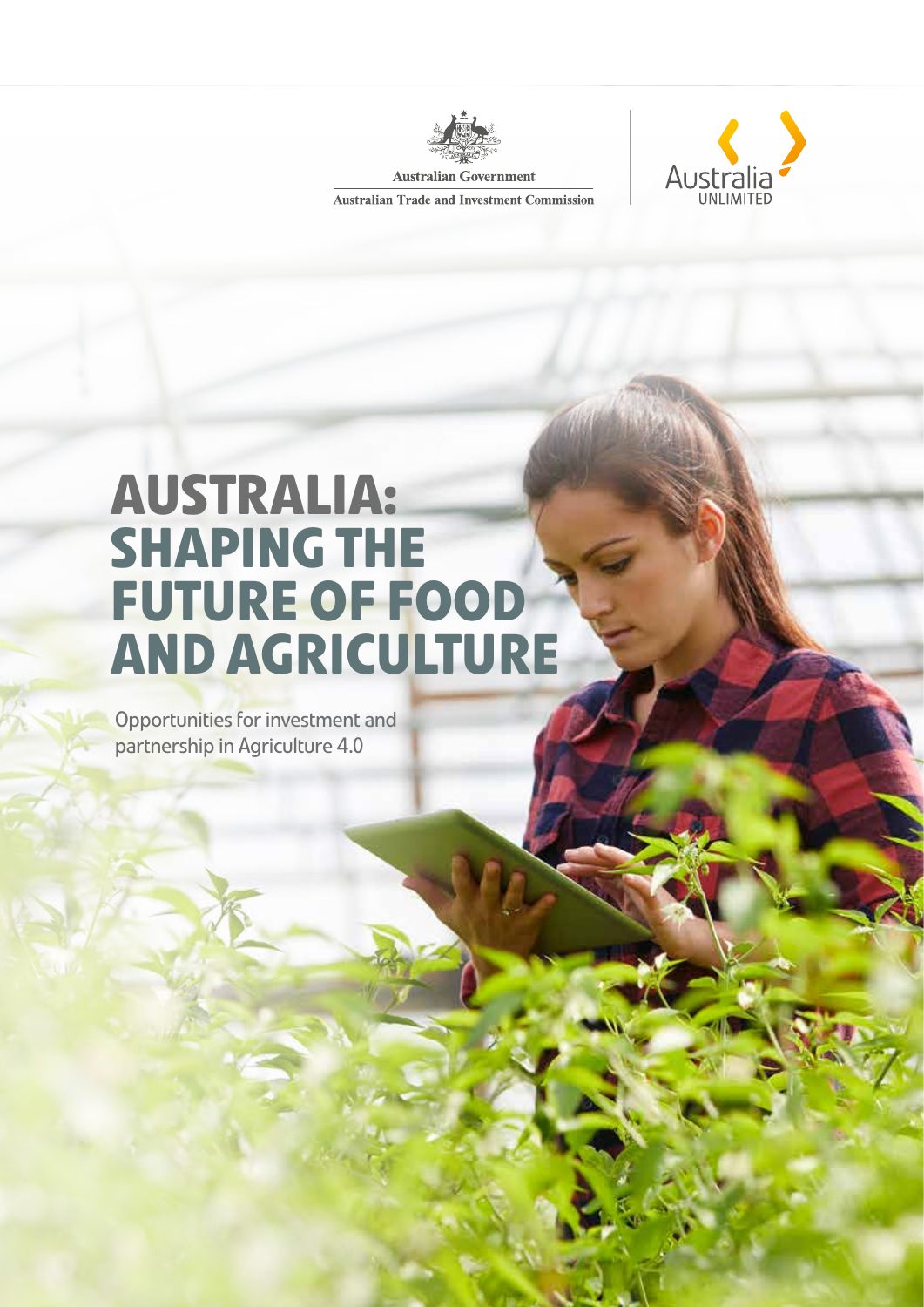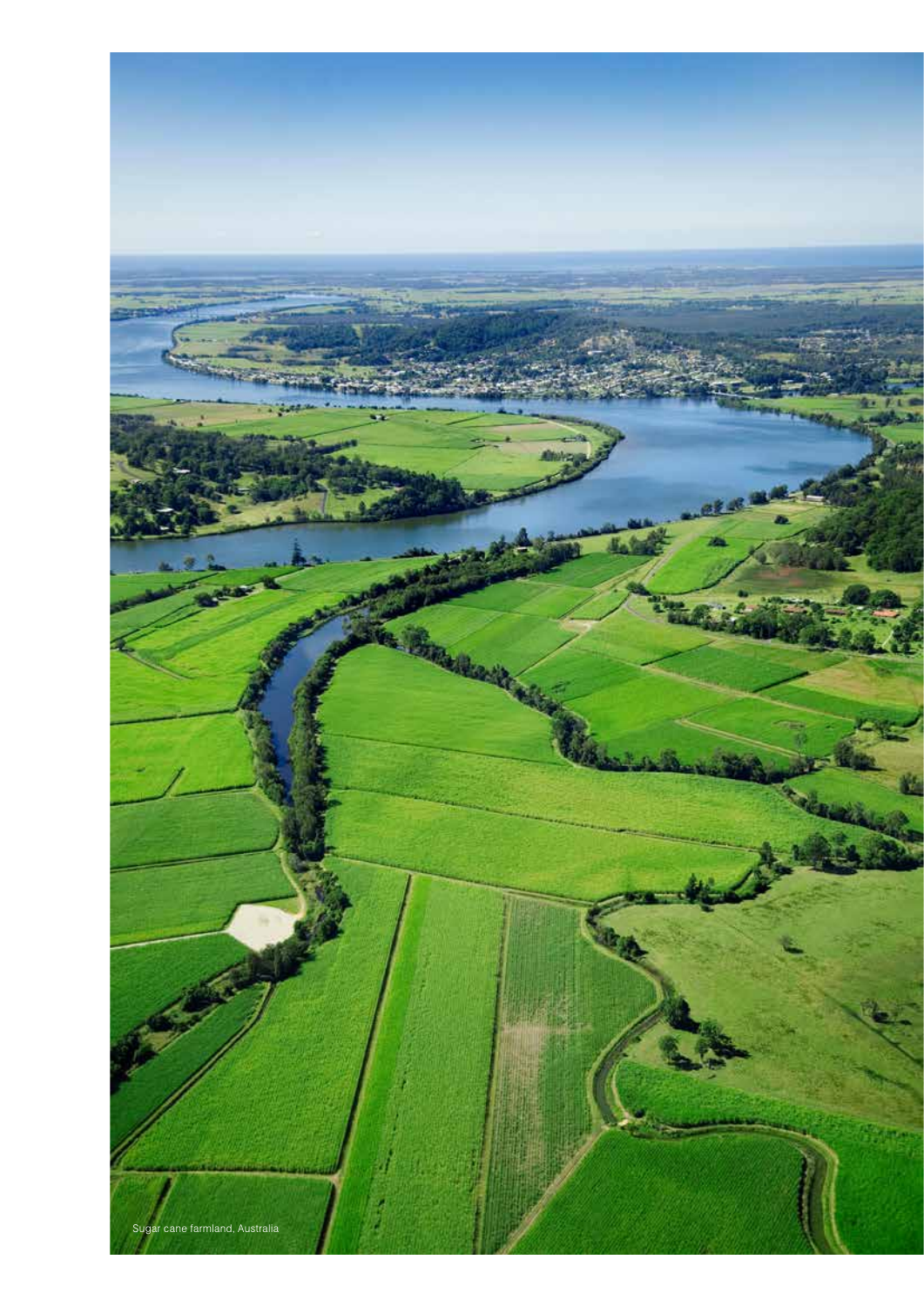## **CONTENTS**

| Australia: a global hub for Agriculture 4.0 |    |
|---------------------------------------------|----|
| Addressing global trends and challenges     |    |
| A thriving agtech and foodtech sector       |    |
| Research excellence                         | 13 |
| An ideal test market                        | 15 |
| Strong government support for               |    |
| research and development                    |    |

#### Disclaimer

This brochure has been prepared by the Commonwealth of Australia represented by the Australian Trade and Investment Commission (Austrade). The brochure is a general overview and is not intended to provide exhaustive coverage of the topic. The information is made available on the understanding that the Commonwealth of Australia is not providing professional advice.

While care has been taken to ensure the information in this brochure is accurate, the Commonwealth does not accept any liability for any loss arising from reliance on the information, or from any error or omission, in the brochure.

Any person relying on this information does so at their own risk. The Commonwealth recommends the person exercise their own skill and care, including obtaining professional advice, in relation to their use of the information for their purposes. The Commonwealth does not endorse any company or activity referred to in the brochure, and does not accept responsibility for any losses suffered in connection with any company or its activities.

Cover image: Woman in polytunnel using digital tablet

### Copyright © Commonwealth of Australia 2019



The material in this document is licensed under a Creative Commons Attribution  $-4.0$  International licence, with the exception of

- the Commonwealth Coat of Arms
- the Australian Trade and Investment Commission's logo
- any third party material
- any material protected by a trade mark
- any images and photographs.

More information on this CC BY licence is set out at the creative commons website: https://creativecommons.org/licenses/by/4.0/ legalcode. Enquiries about this licence and any use of this document can be sent to: marketing-comms-helpline@austrade.gov.au.

#### Attribution

Before reusing any part of this document, including reproduction, public display, public performance, distribution, dissemination, communication, or importation, you must comply with the Attribution requirements under the CC BY licence.

#### Using the Commonwealth Coat of Arms

The terms of use for the Coat of Arms are available from the It's an Honour website (www.itsanhonour.gov.au).

Publication date: February 2019 Job no: 18-19-63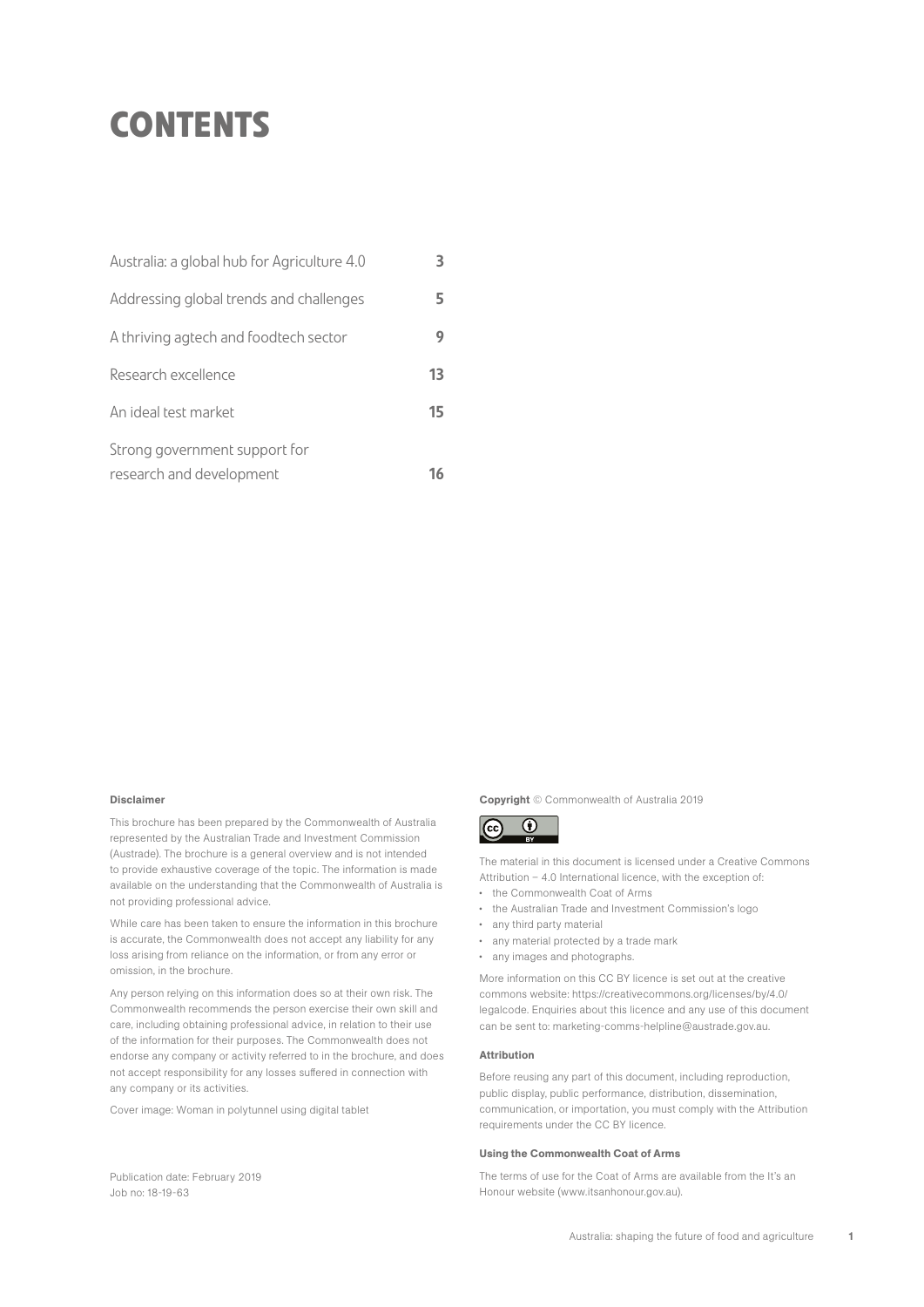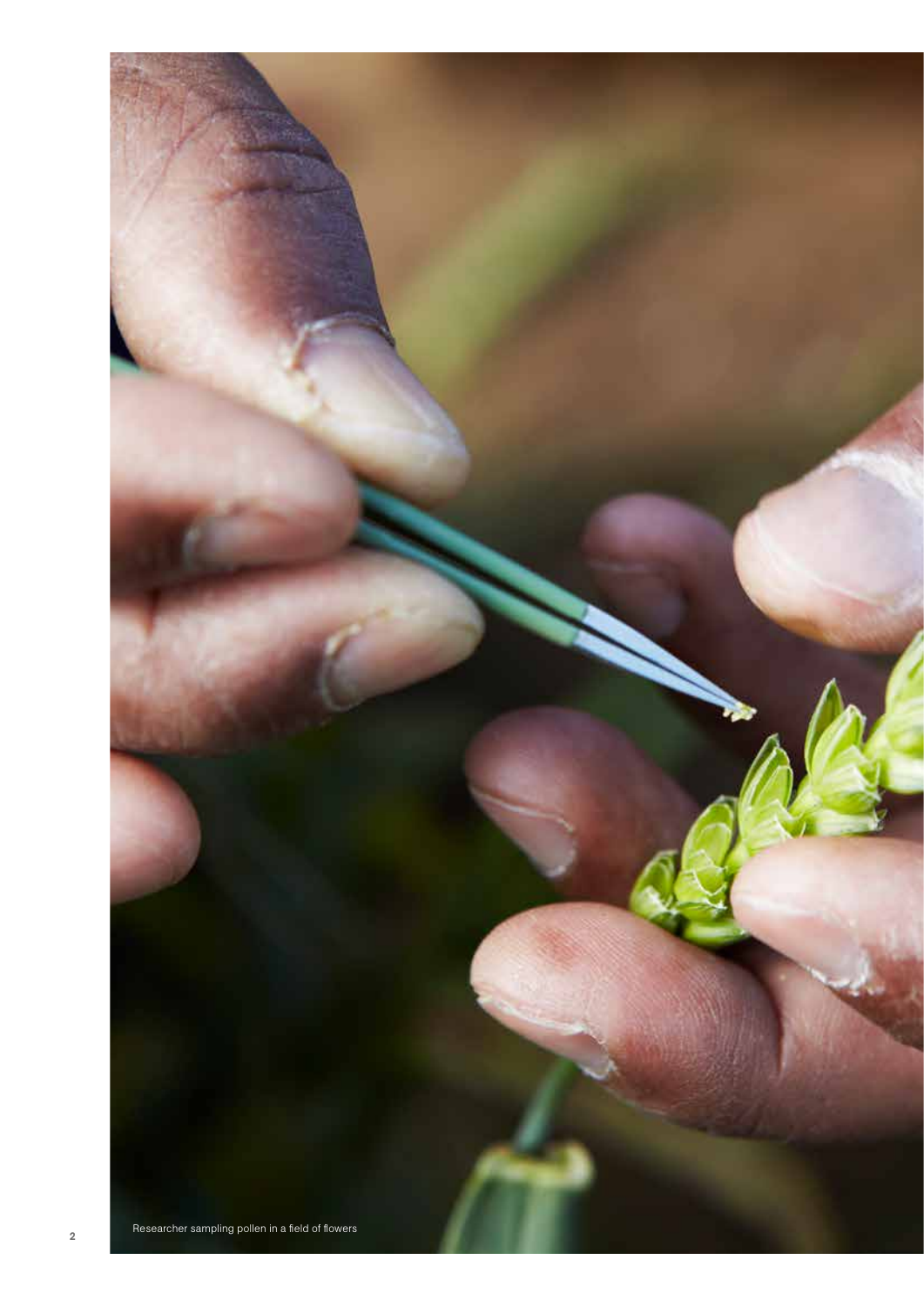

### **AUSTRALIA: A GLOBAL HUB FOR AGRICULTURE 4.0**

Australia has captured the world's attention for its pioneering efforts in agriculture and food production, delivering savvy solutions to global challenges.

The Australian agricultural sector has always been hungry for innovation to drive productivity and value.

Building on this strong record of innovation, the country is emerging as a hub for Agriculture 4.0 – the next generation of technologies set to revolutionise the agriculture and food sector.

Australian developments in robotics, remote sensing and machine learning, as well as bioscience, novel farming techniques, and food innovation and processing, are driving disruption across the global food supply chain.

These technologies are ensuring a more profitable, efficient, safe and environmentally friendly local industry with flow-on benefits to international partners and markets.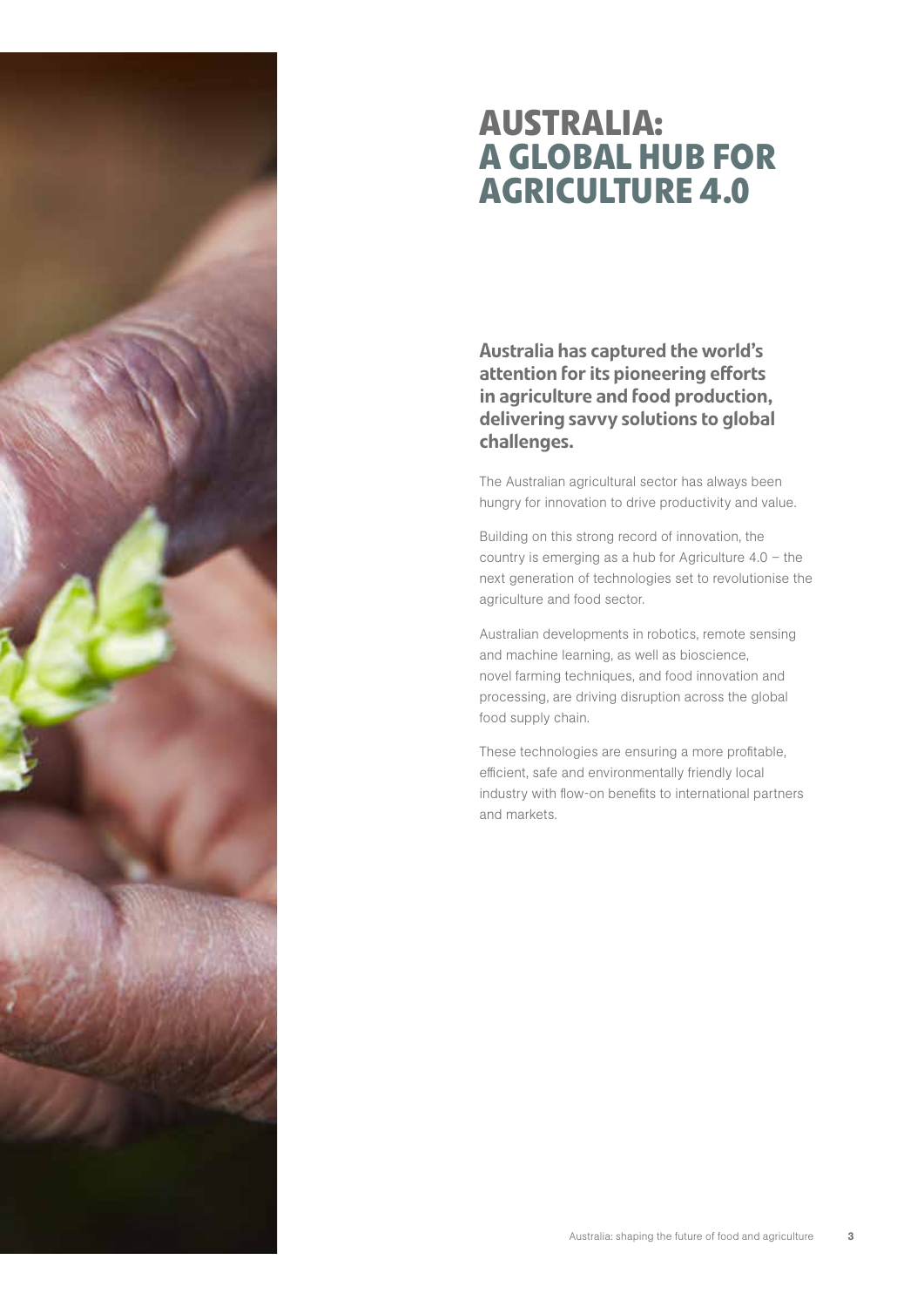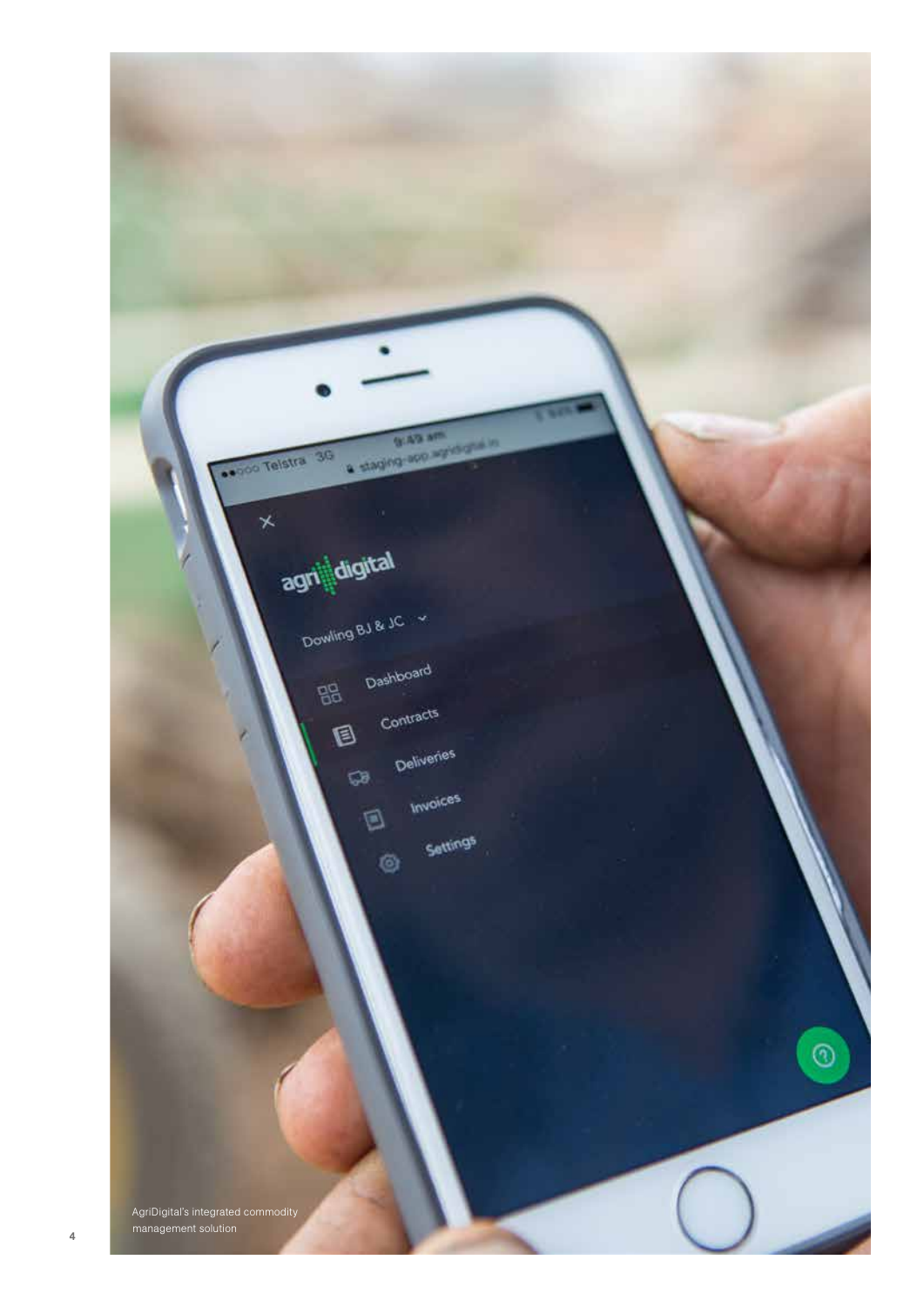## **ADDRESSING GLOBAL TRENDS AND CHALLENGES**

On a global scale, the food and agriculture sector is seeking sustainable solutions to increase production, combat the effects of climate change and respond to increasingly complex consumer demands.

Living in one of the world's driest regions, Australian producers are well known for their ability to 'do more with less.' They have successfully created and used innovative solutions to respond to a tough physical environment. Australian innovations include developing crops resilient to salinity and drought, implementing robust irrigation solutions and integrating technology that can predict and optimise farm production.

Australians' ingenuity and appetite to trial and adopt technology have contributed to the agriculture sector's

### Why Australia?

average productivity growth rate of 2 per cent per annum over the last 10 years.<sup>1</sup> This has also enabled Australia to take its place as a leading exporter, exporting two-thirds of its agricultural production.

Australia is ranked sixth out of 113 countries in the Economist Intelligence Unit's 2018 Global Food Security Index.<sup>2</sup> The country's reputation as a source of clean, green and safe products has helped secure its foothold in Asian markets, home to a rapidly growing middle class seeking healthy, nutritious food. It also provides a strong foundation for developing groundbreaking food products and processing technologies which respond to a variety of consumer tastes and needs.

In addition, Australian supply chain solutions and digital marketplaces are helping meet consumer demand for food traceability and convenience by providing transparent transactions in real time.



There are compelling reasons why Australia is a trusted partner in Agriculture 4.0.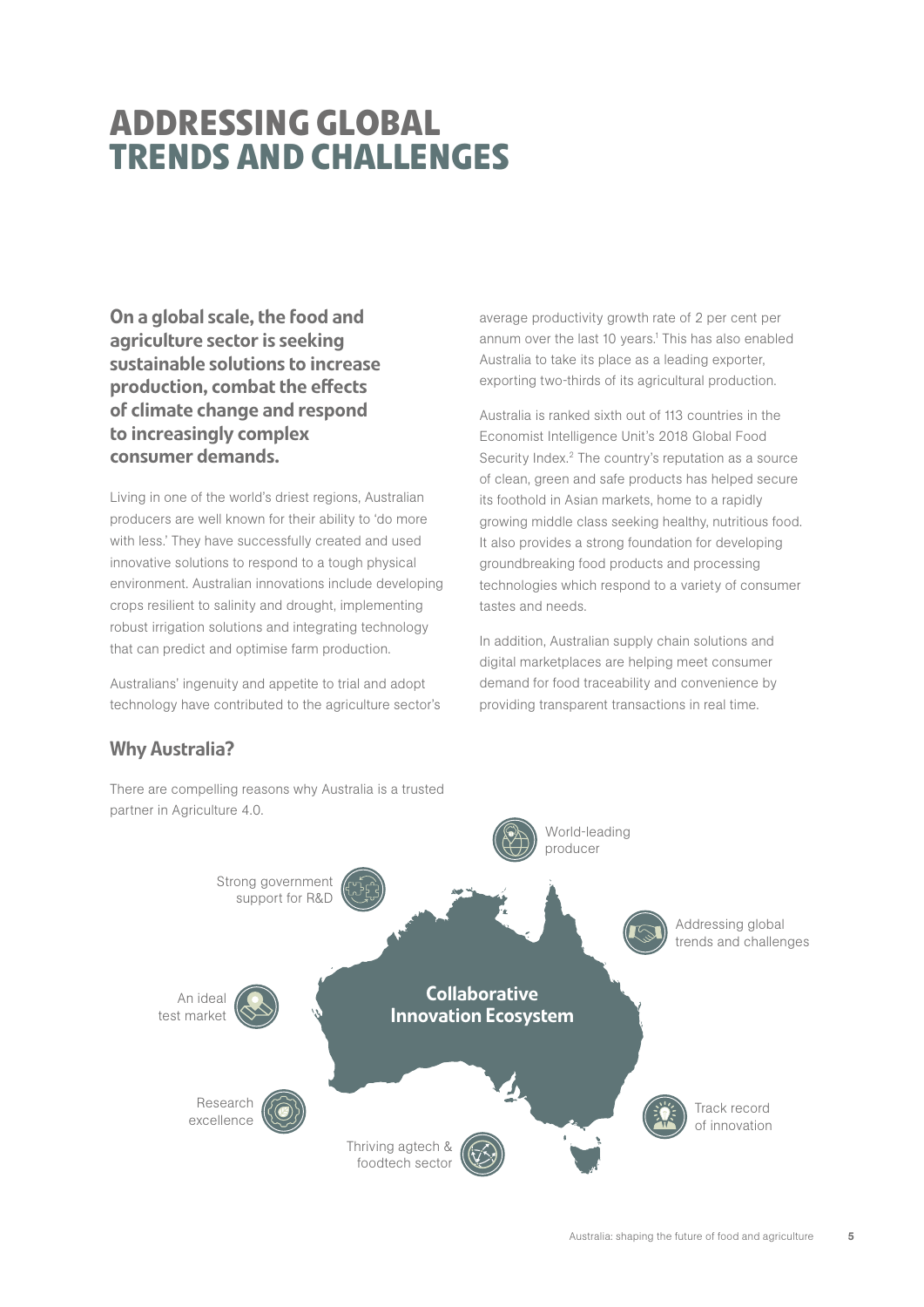#### Realising the potential of Agriculture 4.0

While Australia is already the 12th largest exporter of agriculture products in the world,<sup>3</sup> the local industry and government recognises there is room to grow. The National Farmers' Federation aims to increase Australia's agricultural output to A\$100 billion by 2030.4

To meet this target, the Australian Farm Institute believes the adoption of digital technologies will be the next key advancement in productivity – realising the potential of Agriculture 4.0 could boost the value of production by A\$20.3 billion.<sup>5</sup>

Understanding this potential, Australian governments are investing to support the local agtech and foodtech ecosystem.



Made by Cow's raw milk is guaranteed to be safe to drink.

### **INNOVATING TO MEET MARKET TRENDS**

Australian firms are developing new processing technologies to differentiate and produce premium products. Australian dairy producer **Made by Cow** has developed the world's first raw milk that is guaranteed to be safe to drink, using a patented cold-pressing technique approved by the NSW Food Authority. The technique eliminates harmful bacteria while retaining more nutrients and flavour, and results in a longer shelf life than milk from standard heat pasteurisation processes.



Monash Food Innovation Centre provides access to the latest research, technology and innovation development services.

### **INVESTING IN AN ELITE FOOD INDUSTRY**

Monash Food Innovation (MFI) is a university-based Centre of Excellence working with international partners such as China's biggest food company, state-owned COFCO Corporation, and multinational food and beverage organisations. The Centre started as an investment by Mondelez International and the Victorian Government, with the aim of accelerating new innovations to market so Australian food and agribusiness companies can take advantage of local and export opportunities.

Since its establishment, MFI has assisted over 2,500 food and agribusiness organisations in Australia and Asia, from developing their innovation capabilities to accelerating development. MFI works with industry and research partners to provide access to the latest research, technology and innovation development services. Its capabilities include world-class design and visualisation facilities for product and packaging, including 3D printing and virtual reality, and research capabilities in food engineering, nutrition and food chemistry.

MFI is one of a number of innovation centres around Australia catering to the food and agribusiness industry, offering cutting-edge facilities and access to worldclass researchers and industry practitioners to provide partners with a competitive edge globally.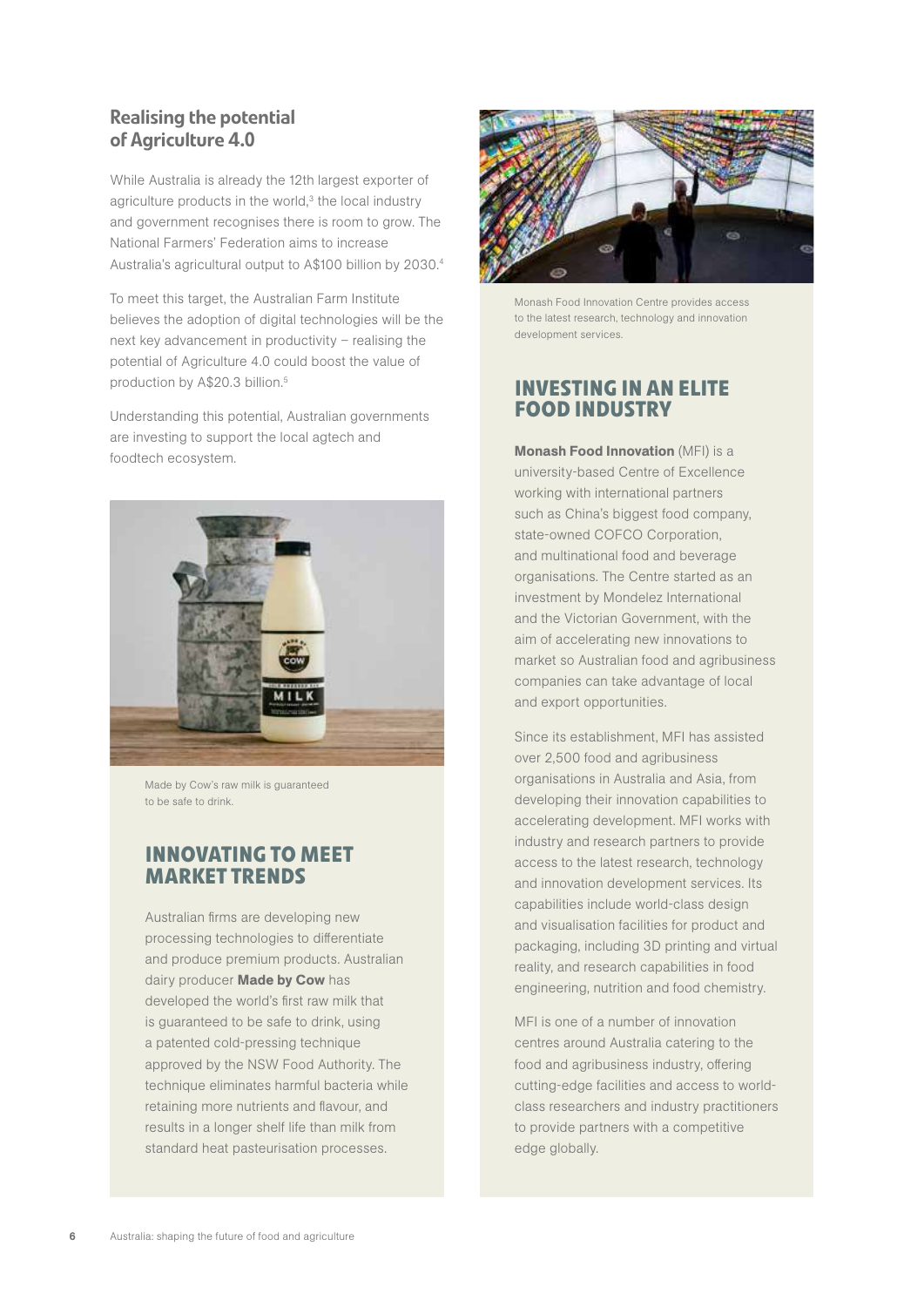### Drivers of Agriculture 4.0

There are several factors driving agtech and foodtech solutions at all stages of the food supply chain.



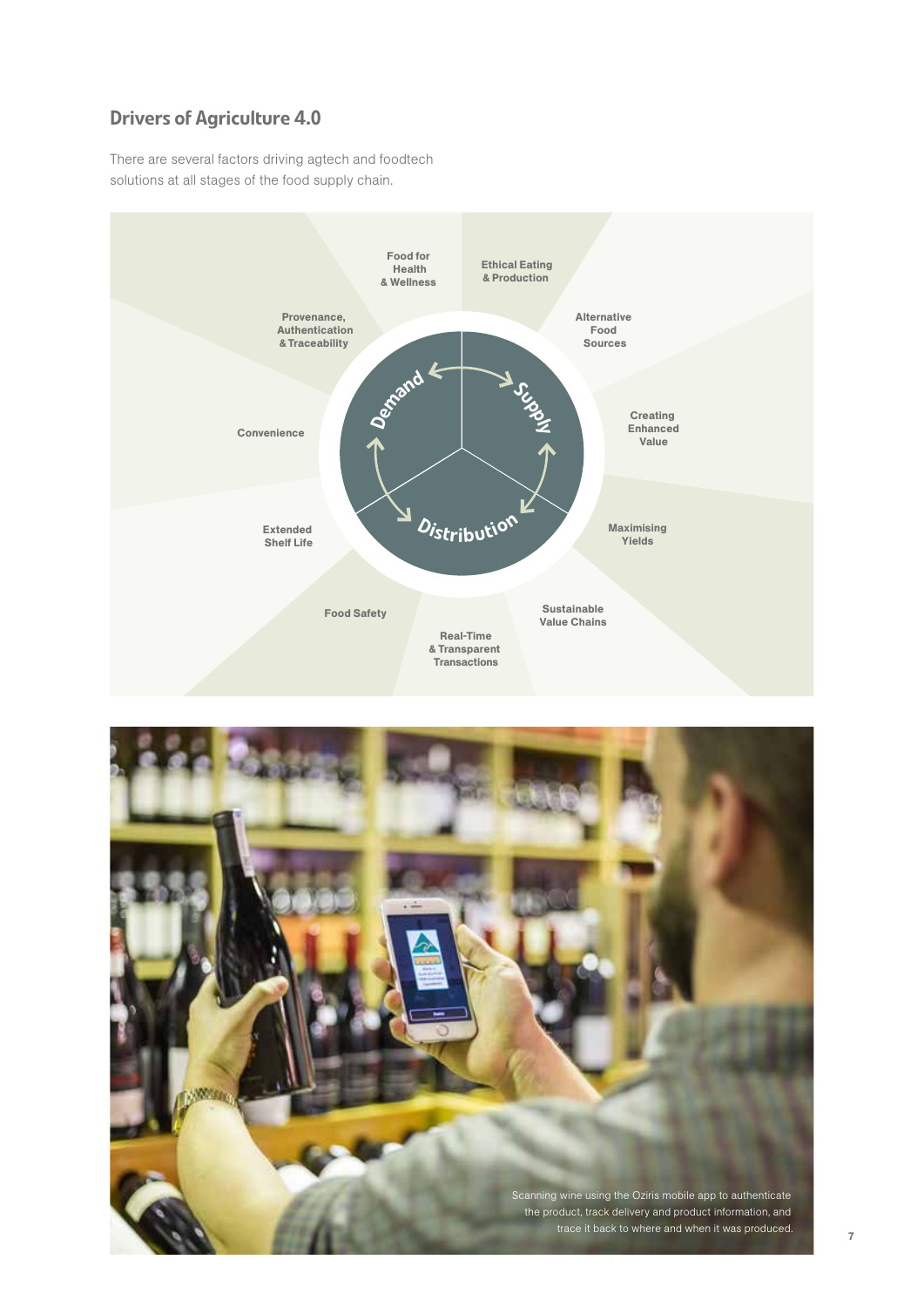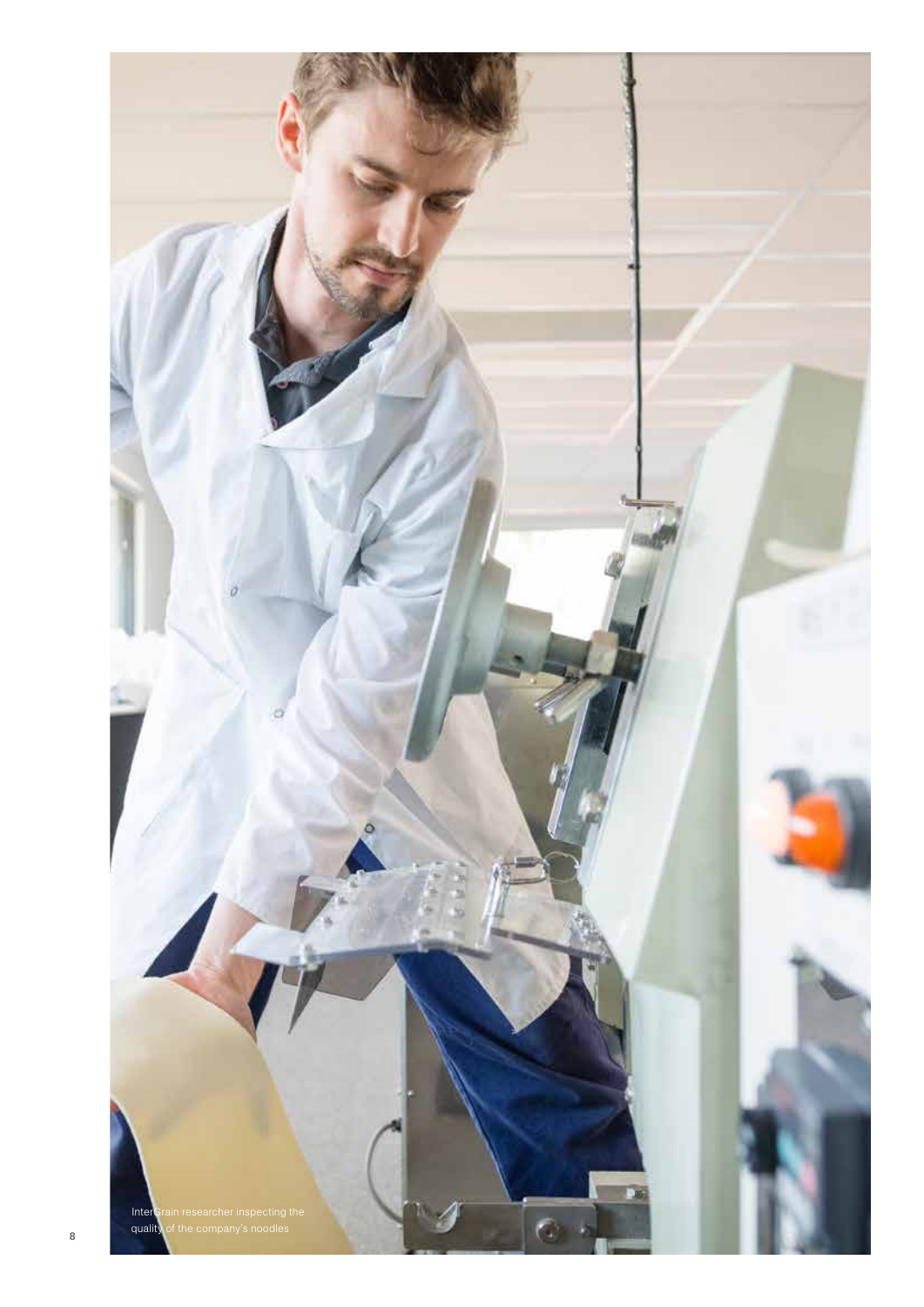## **A THRIVING AGTECH AND FOODTECH SECTOR**

The close relationship between farmers, industry and research institutions drives innovation and creates dynamic investment and collaboration opportunities for international enterprises. Australia's estimated 300 agtech and foodtech enterprises<sup>6</sup> are developing globally relevant solutions which are attracting international interest.

#### The startup scene

Australian startups looking to impact global markets are securing funding from global investors, often alongside local players. Recent examples include the following:

- › Australian farm management software provider AgWorld has attracted A\$11.5 million to date from Reed Elsevier Ventures (UK), Syngenta Ventures (US) and Yuuwa Capital (Australia).
- › Irrigation solution specialist Observant was purchased by Jain Irrigation (India).
- › Livestock herd management software AgriWebb secured a A\$14 million Series A raise from UK investment firm Wheatsheaf Group.
- › The Yield, which offers Internet of Things (IoT) microclimate decision support for aquaculture and agribusiness, has raised capital from investors such as Europe's the Bosch Group, AgFunder (US) and KPMG (Australia).

The Yield, alongside cloud-based commodity management platform AgriDigital and wearable pedigree tracking system SmartShepherd, also received international recognition at the 2018 AgFunder Innovation Awards.7

International accelerators like Asia's SparkLabs are also investing in Australian accelerators and their startups. Australia is home to 15 agtech and foodtech incubators and accelerators spanning urban, regional and rural centres, underpinned by corporate, research and government sponsors. Accelerators like GrowLab, SproutX and SparkLabsCultiv8 are attracting a mix of local and international startups keen to access the natural advantages and collaborative environment that Australia offers.



SwarmFarm's SwarmBot platform.

#### **PRODUCER-LED INNOVATION**

Enterprising Australian farmers are creating solutions to problems the marketplace does not cater for. Developed by a grain and cattle farmer, SwarmFarm's SwarmBot platform enables farmers to deploy technology into their farming systems through the use of 'swarms' of smart, mobile and automated robots. Similarly, the founders of **AgriDigital** drew on their knowledge of the grain industry to develop a cloud-based, multi-participant commodity management platform that helps ensure farmers get paid in real time.

Industry support for producer-led innovation includes the Fisheries Research and Development Corporation's Fish-X mentorship program, which provides tools and support to help fishers, researchers and business to test and develop their ideas. Graduates includes Deckhand, whose electronic logbook allows fishers to submit their statutory catch and effort data automatically.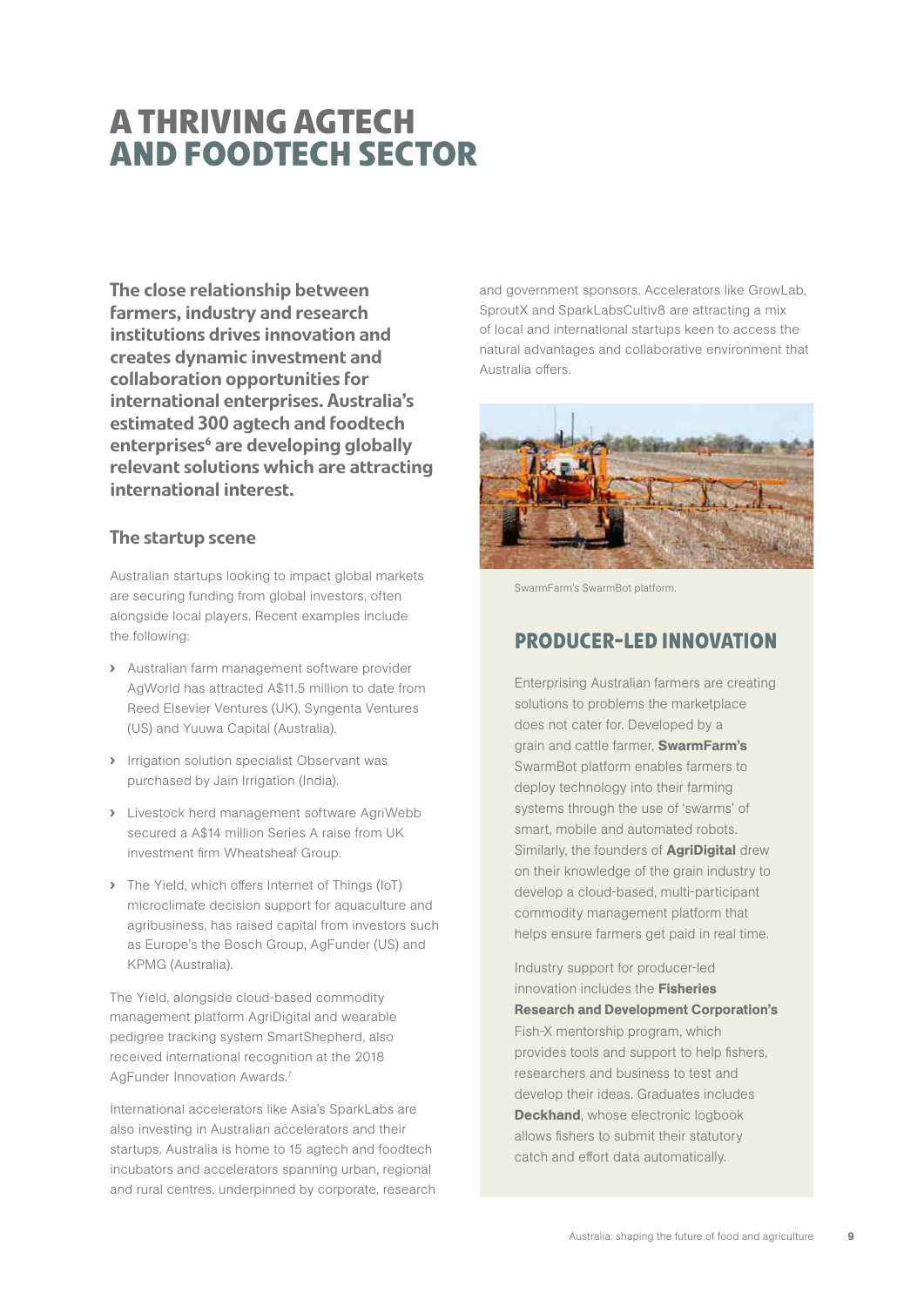### Opportunities for international firms

While Australia's venture capital market has expanded substantially in recent years – having doubled in total size from 2016 to 2017 alone $8$  – there are still plenty of opportunities for international investors in Australia.

In addition to private investors looking for a commercial stake in new technologies, Australia offers solutions and partnership opportunities to uplift the value of existing operations, improve efficiencies and meet changing consumer demand. Examples include:

› Food manufacturers seeking to source novel ingredients or processing innovation that will help differentiate their products.

- › Multinational corporations looking to leverage Australian expertise and build capacity and presence in global supply chains from Australia.
- › Enterprises and nations seeking education, equipment and technology services in agricultural production and food innovation to build their own capability.
- › Technology businesses seeking opportunities to trial and further develop their solutions in a varied environment.



#### Australian capabilities and investment opportunities

se: Capability categories adopted from AgFunder, AgFunder 2017 Year in Review report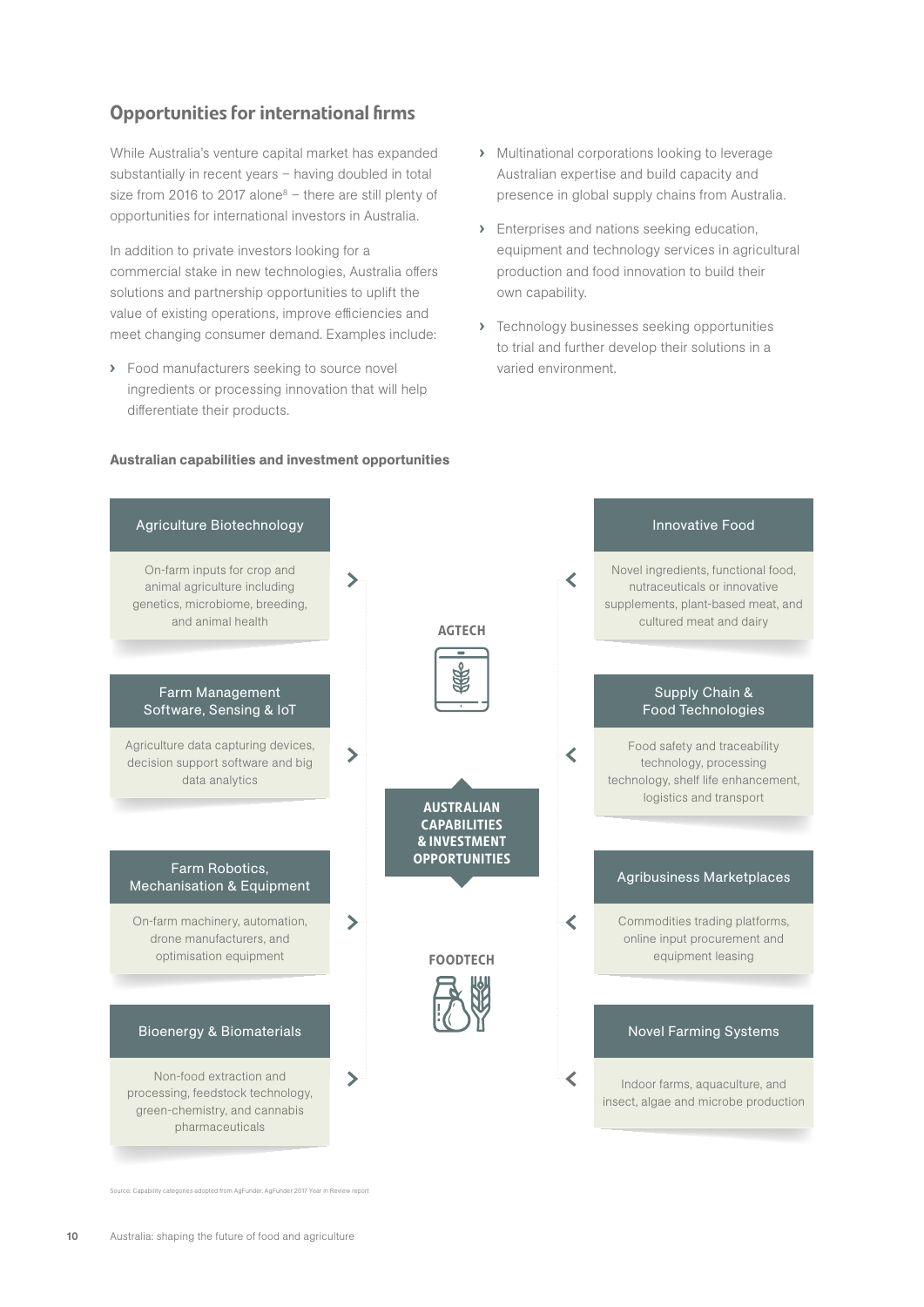

Water tank monitor in Armidale, NSW.

### **CONNECTING IN SPACE**

A global leader in nanosatellite technology and Internet of Things (IoT) connectivity, Australian business **Myriota** is making life easier for agricultural companies worldwide; automating processes that were once manual and creating connections to assets anywhere on the planet.

In the process of creating its Earth orbit constellation of 50 nanosatellites – each the size of a shoebox and weighing less than 10 kilograms – Myriota's cost-effective and battery-friendly technology is scalable and suits a vast array of applications. From tracking the health of oceans to monitoring rainwater tank levels and livestock locations, agricultural assets can be tracked and their location, status and condition communicated.

Myriota is levelling the playing field for regional and rural businesses, opening up the possibility of asset monitoring to the 90 per cent of the world without wi-fi coverage.

Myriota raised US\$15 million in 2018 from Australian venture capital firms Main Sequence, Right Click Capital and the South Australian Venture Capital Fund, along with Singtel Innov8 (Singapore) and Boeing HorizonX Ventures (the latter's first investment outside of the US).9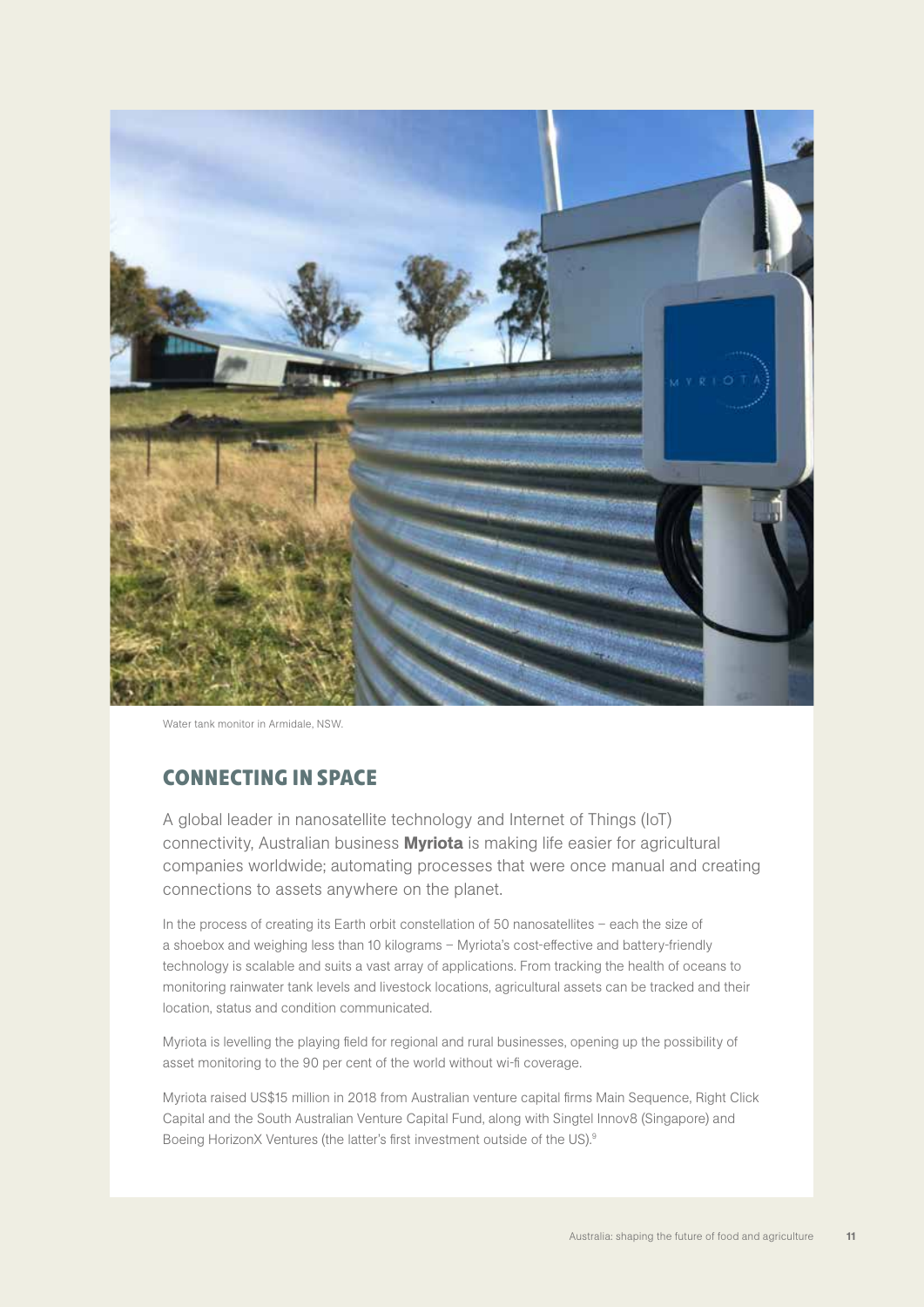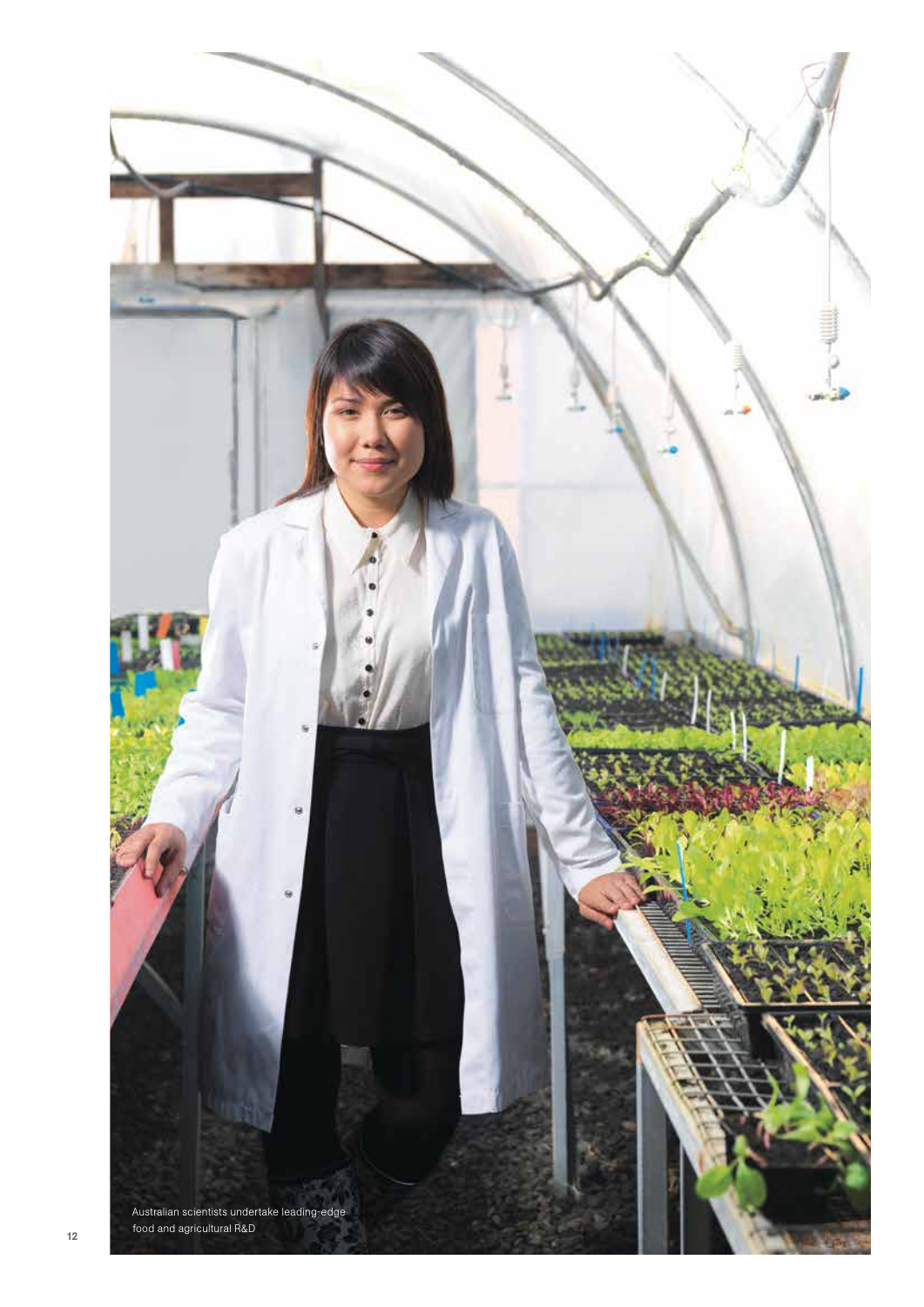## **RESEARCH EXCELLENCE**

International companies have many opportunities to collaborate with Australia's world-renowned universities and research institutions on leading-edge research and development (R&D) projects with strong commercialisation potential.

R&D in Australia is characterised by:

- › High levels of investment: Australia invests around A\$1.8 billion in agricultural R&D and extension each year. Of this, A\$500 million is invested each year in Rural Research and Development Corporations, Australia's dedicated agricultural research bodies. The Australian Government provides an additional A\$430 million for agricultural research. State and territory governments are estimated to invest another A\$250 million per year, particularly in applied R&D, and the private sector an estimated A\$620 million in agribusiness R&D investment.10
- › World-leading academic research: Australia has the third highest number of universities in the world's top 100.11 The agricultural research of 24 Australian universities is rated as world-class and above.12 In terms of IP commercialisation, agricultural research generates the second largest source of income for Australian universities, behind only medical and health sciences.<sup>13</sup>
- › A national science agency with a strong focus on commercialisation: The Commonwealth Scientific and Industrial Research Organisation (CSIRO) is the country's largest patent holder, with over 3,600 individual patents, and has a formidable track record of converting research into globally adopted commercial opportunities. It ranks in the top 0.1 per cent for agriculture, plant and animal science citations.
- › Dedicated food and agriculture innovation hubs: Australia has agriculture and food innovation hubs in most states and territories. Covering everything from food research to field robotics, they provide a wide array of commercial partnership opportunities.



RDCs work to support Australia's rural industries.

### **RURAL RESEARCH AND DEVELOPMENT CORPORATIONS**

Australia's Rural Research and Development Corporations (RDCs) invest in research and in some cases marketing to support the profitability, sustainability and competitiveness of Australia's rural industries. Funded by industry levies and a government contribution for R&D, these 15 organisations span Australia's diverse agricultural industries, from cotton, grains and red meat to fisheries, horticulture and pork. Collectively, the RDCs have spent A\$3.3 billion over the last decade, and helped double industry productivity over the past 25 years.14 RDCs have been responsible for creating innovations such as multi-scale monitoring tools used for managing Australian crops that utilise the latest imaging and robotics to predict fruit quality and monitor fruit tree health.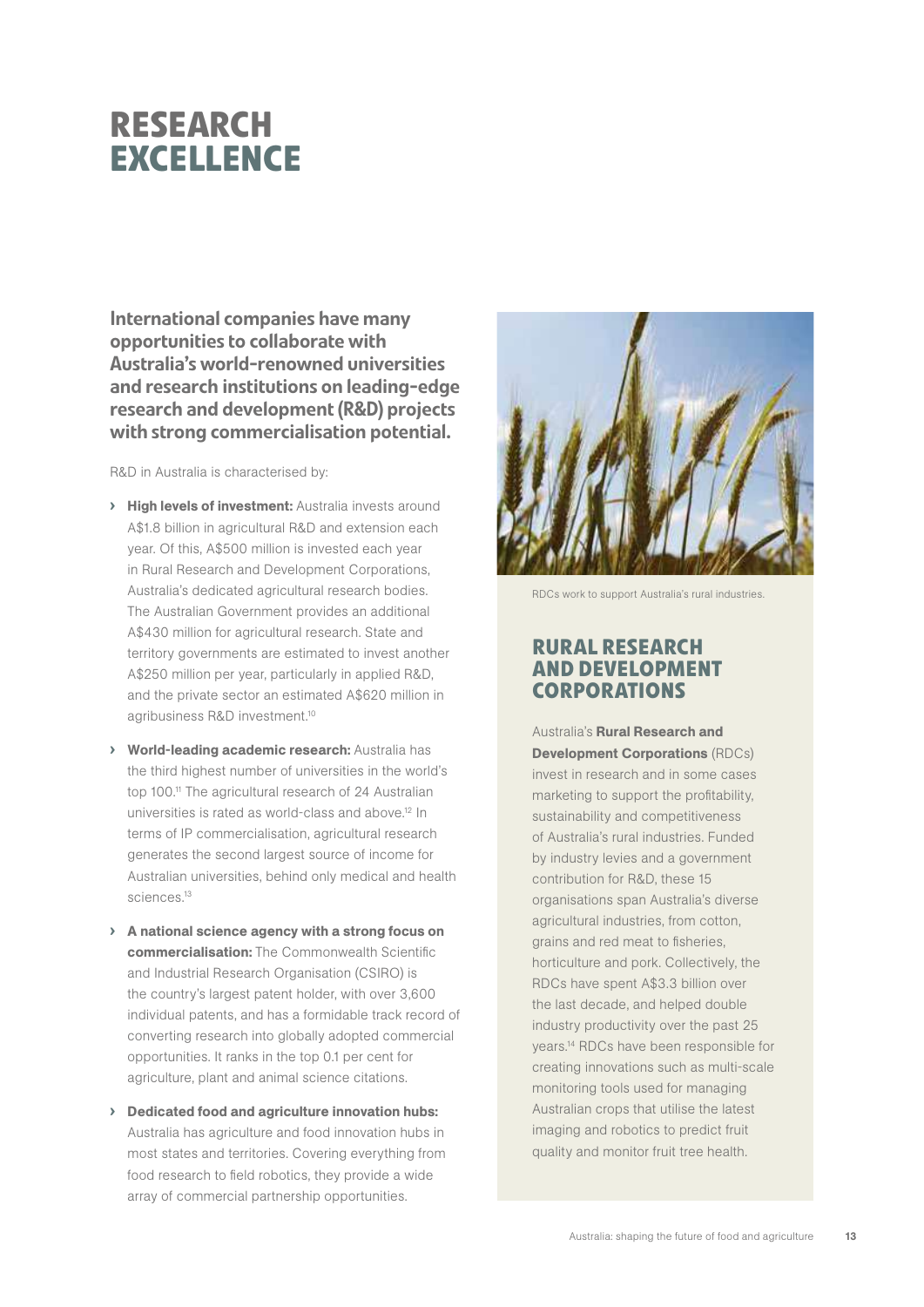

Distinguished Professor James Dale, lead researcher on the 'super bananas' project.

#### **CREATING 'SUPER BANANAS'**

#### Queensland University of Technology's Centre for Tropical Crops &

Biocommodities has developed Cavendish bananas resistant to the TR4 disease devastating crops across Asia.

The team has also garnered international support, including from the Bill and Melinda Gates Foundation and the UK Government's Department for International Development, to lead the development of a cooking banana rich in pro-vitamin A. The 'super banana' project aims to improve nutrition and prevent vitamin deficiency in Uganda, where bananas are a staple food. The project is a collaboration with the National Agricultural Research Organisation of Uganda, which is part of the Ugandan Government.



CSIRO's CottASSIST tool can be used by cotton growers and consultants to assist with cotton management decisions.

#### **CSIRO AND AUSTRALIA'S COTTON INDUSTRY**

Australian cotton has the highest yields in the world. Since 1984, Australia's CSIRO has developed 113 cotton varieties in Australia which offer high yields, excellent quality fibre and outstanding resistance to disease. CSIRO varieties are now used throughout the industry and have underpinned the success of Australia's cotton industry.

Combined with advanced irrigation techniques and water conservation and management solutions, the Australian cotton industry has increased productivity by more than A\$5 billion, reduced insecticide use by up to 85 per cent, cut herbicide use by around 52 per cent and significantly reduced water use over the last decade.<sup>15</sup>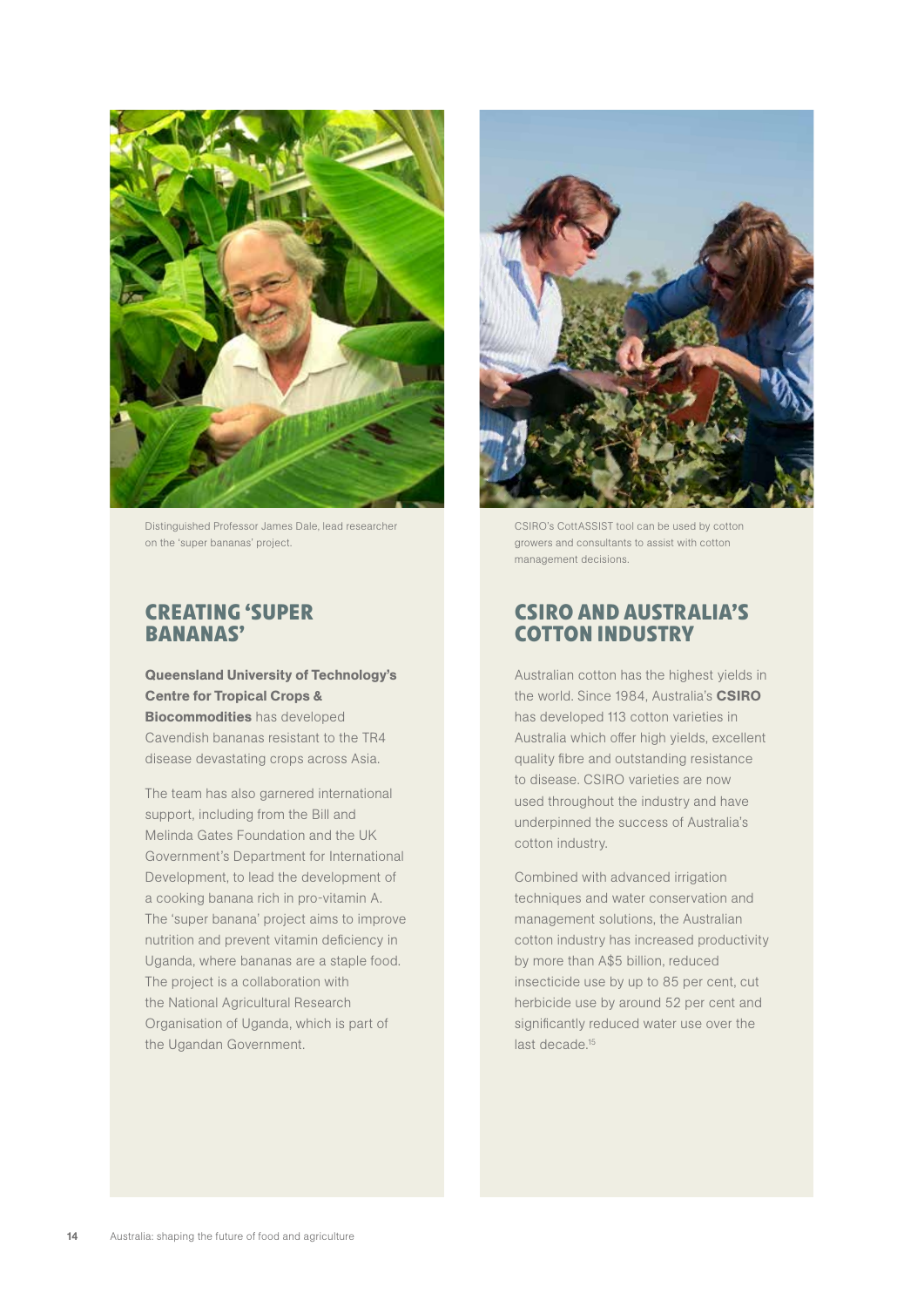## **AN IDEAL TEST MARKET**

Australia's counter-seasonal environment to the Northern Hemisphere means companies can develop and trial solutions all year round.

Australia's diverse soil types and climates, high-quality raw materials and ingredients, and a multicultural population allow businesses and organisations to research and develop solutions relevant to their markets.

The country's proximity to Asian markets and strong trading ties also create a competitive advantage for international firms looking to meet the food demands of this growing and changing population. Australia's free trade agreements facilitate the smooth flow of agricultural exports to key Asian markets. These ties offer significant opportunities to collaboratively develop, commercialise and scale innovative food and agriculture science and technologies.

#### Australia's access to growth markets



Note: Export figures are for 2017. Free Trade Agreements in force as at February 2019.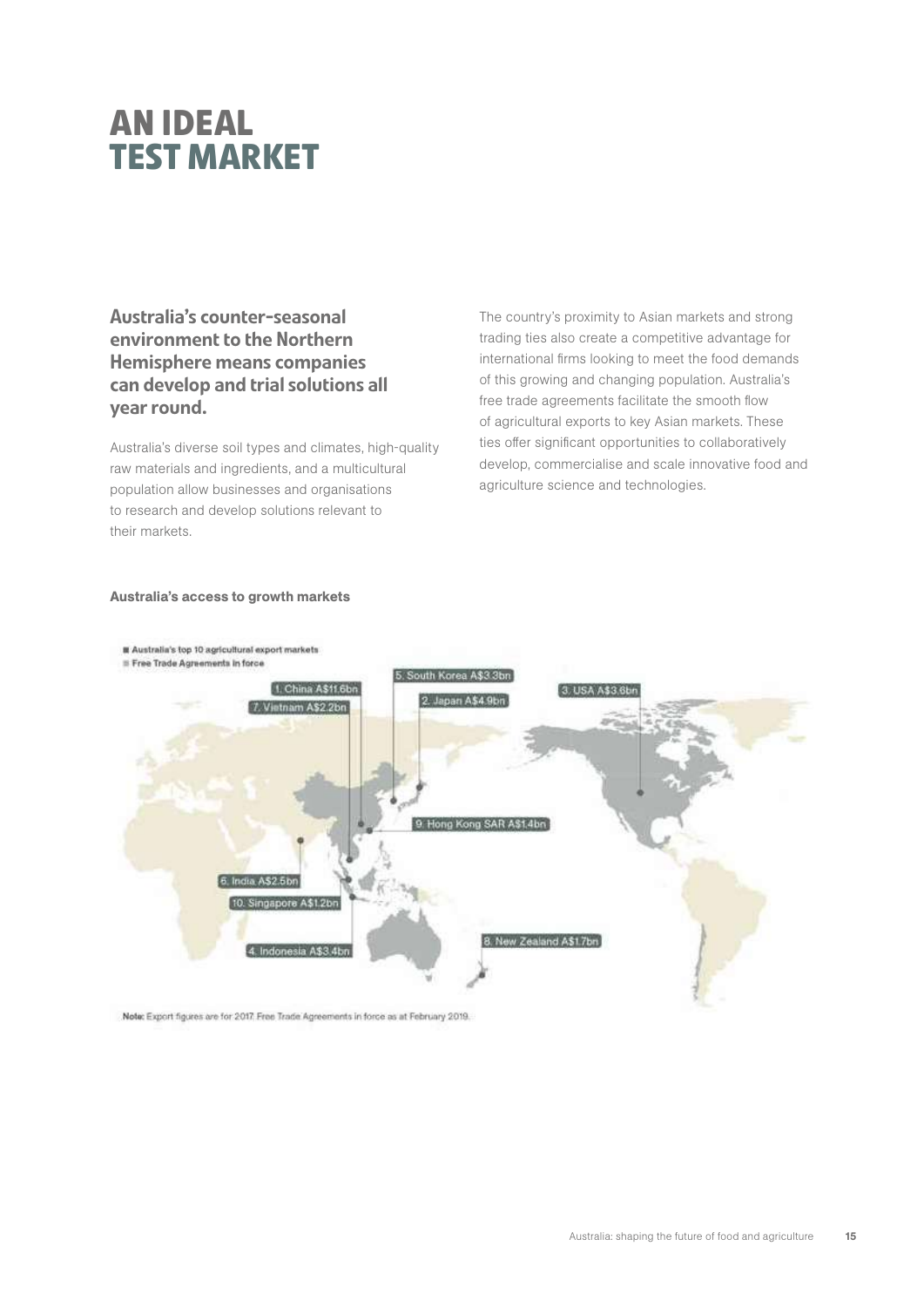## **STRONG GOVERNMENT SUPPORT FOR RESEARCH AND DEVELOPMENT**

#### Australian governments fund a range of incentives and provide robust infrastructure to support food and agriculture innovation.

The Australian Government's R&D Tax Incentive reduces the cost and risk of undertaking R&D activities. Available to companies for eligible expenditure on R&D, the benefit varies depending on the turnover of the business. It ranges from a non-refundable 38.5 per cent tax off-set for large business, to a 43.5 per cent refundable tax off-set for small-to-medium business (aggregate turnover less than A\$20 million).

Australian governments at local, state and national levels offer a range of grants and pilot programs to encourage innovation, entrepreneurship and commercialisation of new opportunities.16 The Australian Government programs strongly encourage collaboration including with international partners.

These include:

- › The Australian Government's Accelerating Commercialisation<sup>17</sup> grant provides access to expert guidance and financial assistance to help businesses commercialise their novel products, processes and services.
- › The Australian Research Council's Linking Projects scheme<sup>18</sup> promotes national and international collaboration and partnerships between key stakeholders in research and innovation including higher education, government, business, industry and end-users.
- I The Cooperative Research Centre (CRC) program<sup>19</sup> funds industry-driven collaborative research programs for up to 10 years. CRCs frequently involve international partners, and IP from CRC research can be commercialised with industry partners. CRCs focused on the agriculture industry include Food Agility and Fight Food Waste. Proposed centres include Future Food Systems and the CRC for the Blue Economy.

› The Industry Growth Centre Food Innovation Australia Ltd (FIAL), focused on commercially driven collaboration and innovation, offers matched funding of over A\$100,000 to support collaborative innovation<sup>20</sup> efforts between small and large businesses in the food and agribusiness sectors.



Cow tags utilising SBAS are being trialled for livestock management.

#### **BUILDING WORLD-LEADING SATELLITE POSITIONING CAPABILITY**

The Australian Government is funding the development of an Australian Satellite-Based Augmentation System (SBAS) and upgrading supportive on-the-ground infrastructure, led by Geoscience Australia. These changes aim to improve coordination across government and the private sector and capitalise on Australia's geographical advantage as one of the few countries in the world with high visibility to six Global Navigation Satellite Systems (GNSS). Once operational, it is expected that positioning accuracy will be within 10 centimetres across Australia's land and seas, and three to four centimetres where there is mobile phone coverage, greatly enhancing precision agriculture technologies.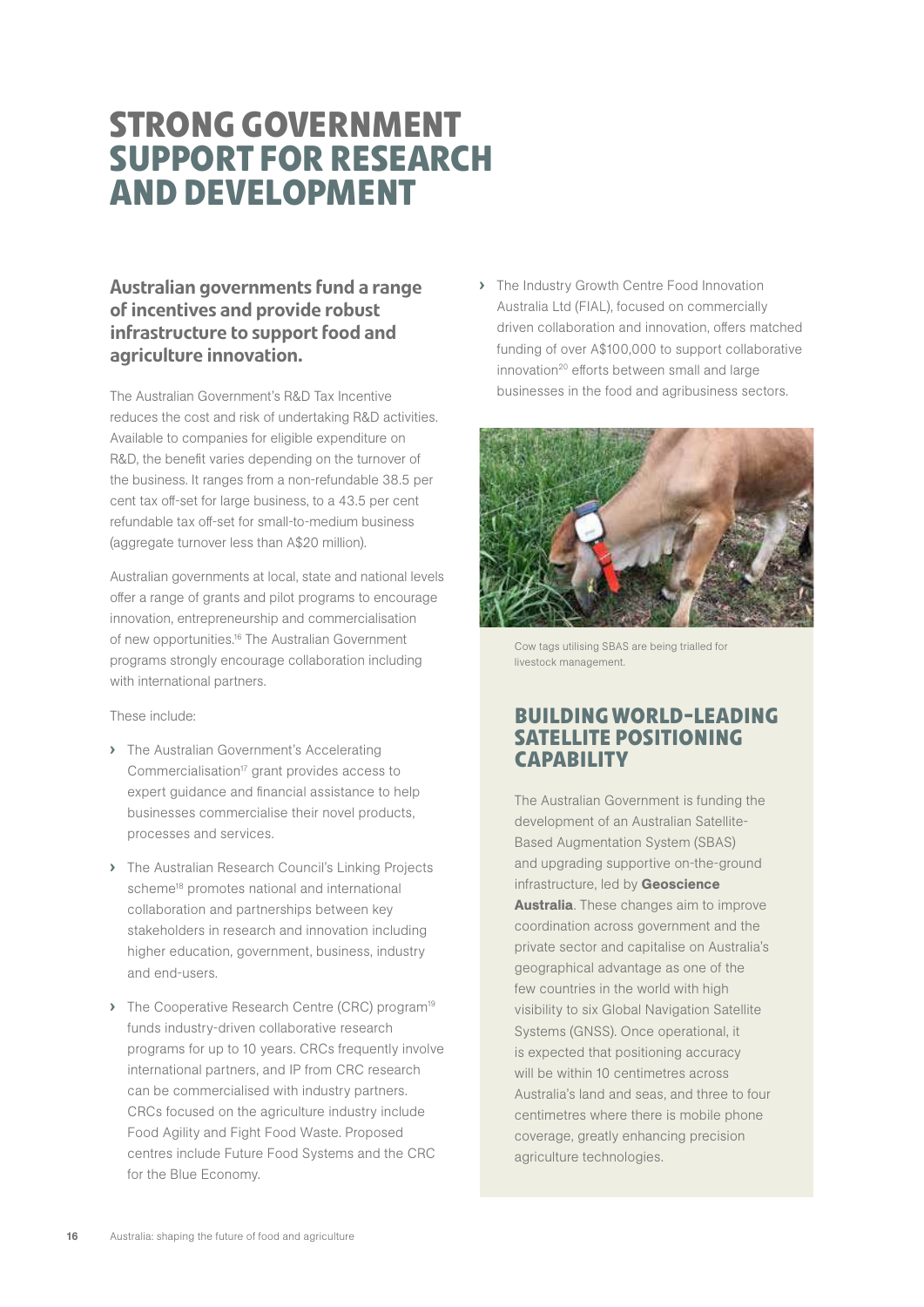## **HOW AUSTRADE CAN HELP**

The Australian Trade and Investment Commission (Austrade) helps companies around the world to identify and take up investment opportunities in Australia as well as to source Australian goods and services. Our assistance includes:

- › providing insight on Australian capabilities
- › identifying potential investment projects and strategic alliance partners
- › helping you identify and contact Australian suppliers.

Working with an industry and government taskforce under the banner 'Australia for Agriculture 4.0',

#### **References**

- 1. United States Department of Agriculture Economic Research Service, International Agricultural Productivity, www.ers.usda.gov/ data-products/international-agricultural-productivity, accessed 8 January 2019
- 2. Economist Intelligence Unit, 2018 Global Food Security Index, October 2018, https://foodsecurityindex.eiu.com, accessed 8 January 2019. Australia has a food security score of 83.7 per cent
- 3. DESA/UNSD, United Nations Comtrade database
- 4. KPMG/National Farmers' Federation, Talking 2030, Growing agriculture into a \$100 billion industry, March 2018, www.talking2030.com
- 5. Australian Farm Institute, Accelerating Precision Agriculture to Decision Agriculture, December 2017, http://farminstitute.org.au/ p2dproject
- 6. KPMG/National Farmers' Federation, Talking 2030, Growing agriculture into a \$100 billion industry, March 2018, www.talking2030.com
- 7. AgFunderNews, 2018 AgFunder Innovation Awards winners announced, 20 March 2018, agfundernews.com/agfunderinnovation-awards-winners-announced.html, accessed 8 January 2019
- 8. United States Studies Centre, Australian agtech: Opportunities and challenges as seen from a US VC perspective, 9 October 2018, accessed 8 January 2019
- 9. Crunchbase, www.crunchbase.com/organization/myriota#sectioninvestors, accessed 8 January 2019
- 10. Australian Farm Institute, Enhancing Private-Sector Investment in Agricultural Research Development and Extension in Australia, December 2017

Austrade is showcasing Australia's competitive advantages in agtech and foodtech to a global audience and helping to facilitate connections.

Visit **austrade.gov.au/agriculture40** for the latest news, case studies, events and resources and discover how we can help you and your business connect with Australia.

#### Relevant associations

The Australia for Agriculture 4.0 initiative is supported by Australia's leading government agencies, businesses and universities. For a full list of associated organisations, go to austrade.gov.au/agriculture40

- 11. Shanghai Ranking Consultancy, Academic Ranking of World Universities 2018, www.shanghairanking.com/ARWU2018.html, accessed 8 January 2019
- 12. Australian Research Council (2015), Excellence in Research Australia, https://www.arc.gov.au/excellence-research-australia, accessed 8 January 2019
- 13. Australian Research Council, State of Australian University Research 2015–16: Volume 1 ERA National Report, 2015
- 14. Council of Rural Research and Development Corporations, Funding Australia's research, Submission to the Standing Committee on Employment, Education and Training, 29 June 2018
- 15. CSIRO, Over 100 cotton varieties and counting, 15 June 2017, www.csiro.au/en/Research/AF/Areas/Plant-Science/Cotton/100 varieties, accessed 8 January 2019
- 16. Department of Industry, Innovation and Science, Funding and incentives, Business and startups, www.industry.gov.au/topic/ funding-and-incentives/business-and-startups, accessed 8 January 2019
- 17. Business.gov.au, Accelerating Commercialisation, December 2018, www.business.gov.au/assistance/acceleratingcommercialisation, accessed 8 January 2019
- 18. Australian Research Council, Linkage Program, www.arc.gov.au/grants/linkage-program/linkage-projects, accessed 8 January 2019
- 19. Business.gov.au, Current CRCs, last updated July 2018, www.business.gov.au/Assistance/Cooperative-Research-Centres-Programme/Cooperative-Research-Centres-CRCs-Grants/ Current-CRCs, accessed 8 January 2019
- 20. Food Innovation Australia Ltd (FIAL), fial.com.au